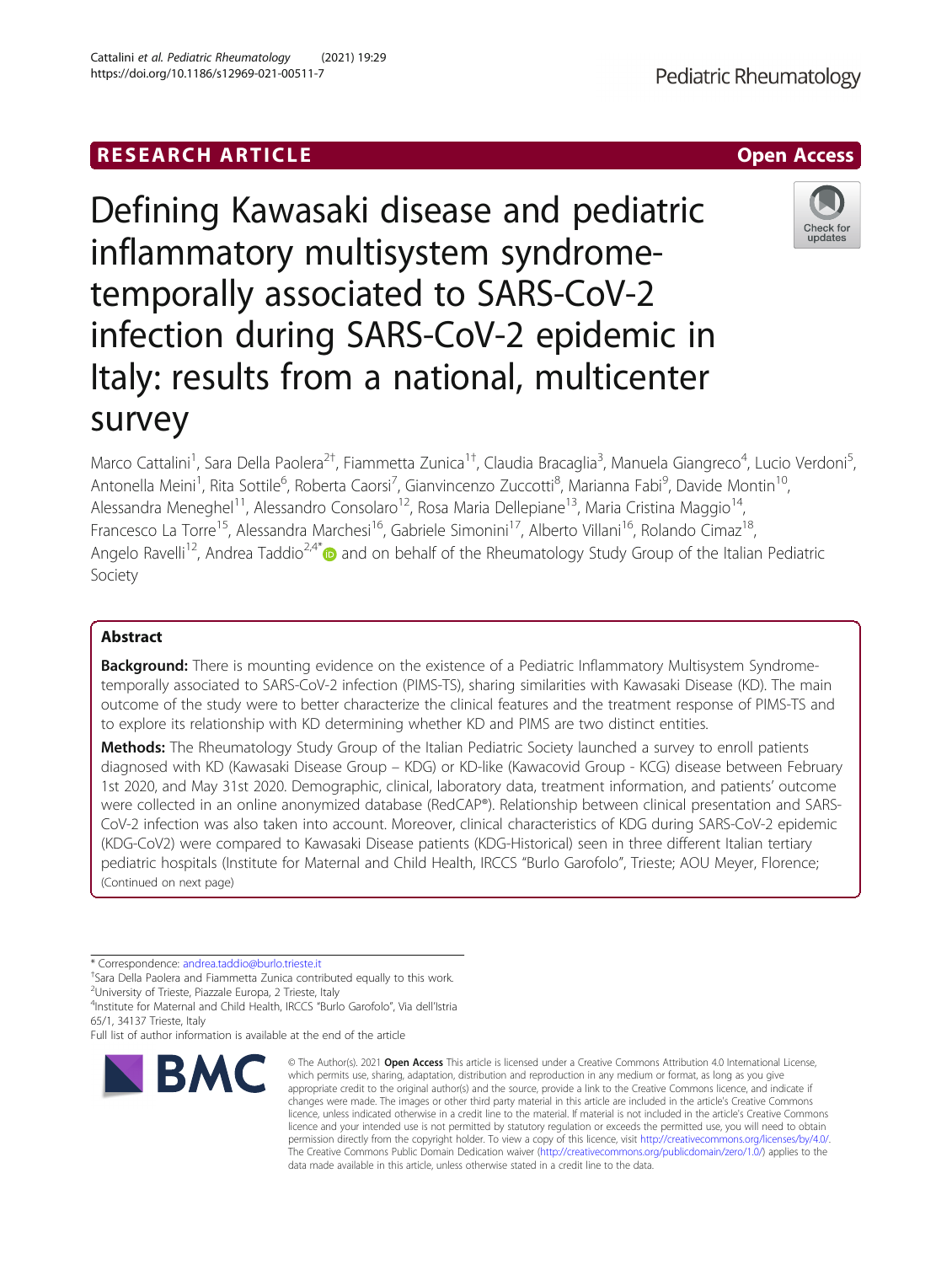## (Continued from previous page)

IRCCS Istituto Giannina Gaslini, Genoa) from January 1st 2000 to December 31st 2019. Chi square test or exact Fisher test and non-parametric Wilcoxon Mann-Whitney test were used to study differences between two groups.

Results: One-hundred-forty-nine cases were enrolled, (96 KDG and 53 KCG). KCG children were significantly older and presented more frequently from gastrointestinal and respiratory involvement. Cardiac involvement was more common in KCG, with 60,4% of patients with myocarditis. 37,8% of patients among KCG presented hypotension/ non-cardiogenic shock. Coronary artery abnormalities (CAA) were more common in the KDG. The risk of ICU admission were higher in KCG. Lymphopenia, higher CRP levels, elevated ferritin and troponin-T characterized KCG. KDG received more frequently immunoglobulins (IVIG) and acetylsalicylic acid (ASA) (81,3% vs 66%;  $p = 0.04$  and 71, 9% vs 43,4%;  $p = 0.001$  respectively) as KCG more often received glucocorticoids (56,6% vs 14,6%;  $p < 0.0001$ ). SARS-CoV-2 assay more often resulted positive in KCG than in KDG (75,5% vs 20%; p < 0.0001). Short-term follow data showed minor complications. Comparing KDG with a KD-Historical Italian cohort (598 patients), no statistical difference was found in terms of clinical manifestations and laboratory data.

**Conclusion:** Our study suggests that SARS-CoV-2 infection might determine two distinct inflammatory diseases in children: KD and PIMS-TS. Older age at onset and clinical peculiarities like the occurrence of myocarditis characterize this multi-inflammatory syndrome. Our patients had an optimal response to treatments and a good outcome, with few complications and no deaths.

Keywords: SARS-CoV-2, Kawasaki disease, Pediatric inflammatory multisystem syndrome-temporally associated to SARS-CoV-2 infection, Myocarditis, Hypotension, Multisystem inflammatory syndrome associated with coronavirus disease, Coronary artery abnormalities

## Background

Italy was the first Western Country to be hit by the SARS-CoV-2 epidemic. To date, more than 236,000 cases have been diagnosed, with more than 32,000 deaths. Children accounted for almost 2% of infections, with an estimated mortality rate of 0,2% [[1](#page-10-0)]. These data confirm previous reports on lower rates of SARS-CoV-2 infection and milder forms of the disease in children, compared to adults [[2](#page-10-0)–[4\]](#page-10-0). Nonetheless, few weeks after the epidemic peak, an abnormally high number of severely ill children were seen in those areas of the country with higher SARS-CoV-2 incidence [[5](#page-10-0)–[7\]](#page-10-0); these observations were then confirmed in other European countries [[8](#page-10-0)–[10\]](#page-10-0). There is now mounting evidence on the existence of a childhood multi-inflammatory syndrome related to SARS-CoV-2 infection sharing some similarities with Kawasaki Disease (KD) and Toxic Shock Syndrome (TSS) [\[9](#page-10-0)]. This condition has been named such as Pediatric Inflammatory Multisystem Syndrometemporally associated to SARS-CoV-2 infection (PIMS-TS) or Multisystem Inflammatory Syndrome associated with Coronavirus Disease 2019 (MIS-C) [[11,](#page-10-0) [12](#page-10-0)].

However, the real extent of the clinical spectrum of disease, and the exact role of SARS-CoV-2 infection, are still poorly understood. Moreover, it is still not clear if SARS-CoV-2 might also be considered a trigger for KD development or if KD, during the SARS-CoV-2 epidemic, presented peculiar and unusual clinical manifestations.

Our study aimed to build a national survey for patients with KD or KD-like multisystemic disease during SARS- CoV-2 epidemic evaluating clinical manifestations, laboratory data, treatment, outcome, and relationship with virus outbreak.

## Methods

## Study design and patient selection

This is an observational, retrospective, multicenter study. Institutional Review Board approval was achieved (IRCC S Burlo Garofolo-03/2020). The Rheumatology Study Group of the Italian Pediatric Society launched a national, online, survey on April 24th, 2020 to enroll those patients diagnosed with KD or KD-like multisystemic disease during SARS-CoV-2 epidemic. The children hospitalized between February 1st 2020, and May 31st 2020 with the clinical diagnosis of classical or incomplete-KD (iKD) as well as KD-like multi-inflammatory syndrome were enrolled.

The clinical classification was: 1) KD and iKD diagnosis, named as Kawasaki Disease Group (KDG), based on the fulfilment of the American Heart Association criteria [[13\]](#page-10-0); 2) KD-like multi-inflammatory syndrome diagnosis, named as KawaCOVID Group (KCG), based on the presence of i) persistent fever (> 48 h), lymphopaenia and evidence of single or multi-organ dysfunction with other additional clinical, laboratory or imagining; ii) exclusion of any other microbial cause [\[11](#page-10-0)].

In consideration of the retrospective nature of the study, an expert panel of pediatric rheumatologists (AR, GS, CB, MC, RC), blinded for patients' recruiting center, was asked to review every patient included in the database to check the correct patient classification or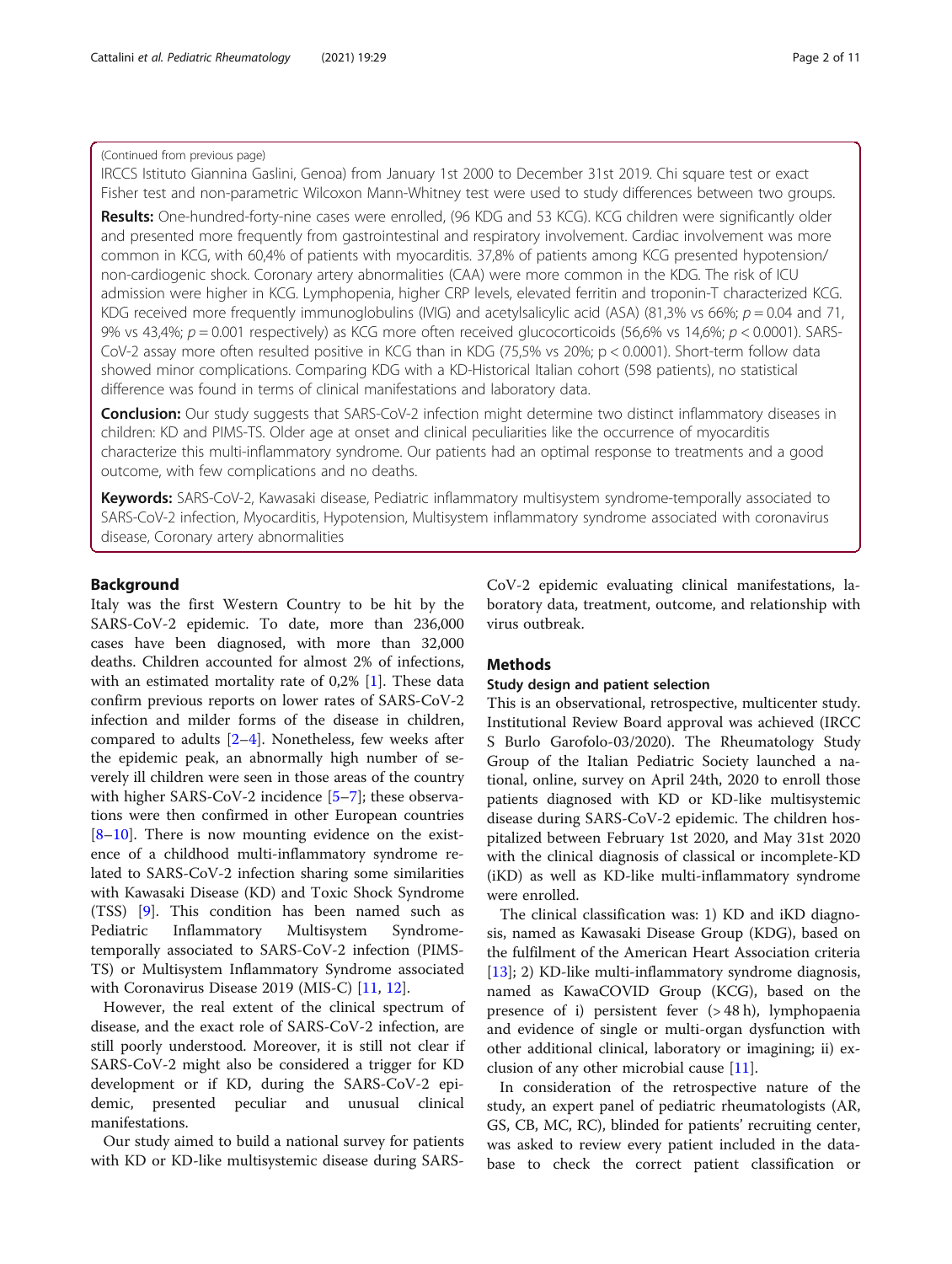eventually reclassify them properly. Those patients who did not fulfill any of the above-mentioned criteria were excluded from the study.

Since SARS-CoV-2 spread with different prevalence through Italy, with Piedmont and Lombardy being the most heavily hit regions, we also compared the data of patients from these two regions with the data of patients from the other regions irrespectively from diagnostic classification.

At the end, clinical characteristics of KDG during SARS-CoV-2 epidemic were compared to Kawasaki Disease patients seen in three different Italian tertiary pediatric hospitals (Institute for Maternal and Child Health, IRCCS "Burlo Garofolo", Trieste; AOU Meyer, Florence; IRCCS Istituto Giannina Gaslini, Genoa) from January 1st 2000 to December 31st 2019.

## Data collection

Demographic, clinical, and laboratory data, treatment information, and patient outcome were collected in an online anonymized database which was built for the study purpose (RedCAP®). Data about complications and last follow-up after discharge were collected where available. Results from all tests for SARS-CoV-2 infection with an RT-PCR assay and/or with a serologic assay were also reported. Clinical data collected were part of the normal standard of care.

#### Statistical analysis

Categorical variables are described as absolute frequency and percentage while continuous variables as median and interquartile range. Chi square test or exact Fisher test were applied to evaluate the association between two categorical variables while non parametric Wilcoxon Mann-Whitney test was used to study differences between two groups of a categorical variable on a continuous variable. A  $p$ -value < 0.05 was considered as statistically significant. Statistical analysis was conducted using SAS software, Version 9·4 (SAS Institute Inc., Cary, NC, USA).

## Results

Emails to more than 10,000 members of the Italian Pediatric Society were sent. Data from 194 patients were entered into the database. After reviewing all the data for duplicates and files with missing information 159 cases were sent to the case definition committee. Ten patients were excluded by the committee since they didn't fulfill the inclusion criteria. One hundred fortynine patients with a final diagnosis of KDG or KCG were included in the study. Sixty-nine patients satisfied KD criteria, 37 iKD criteria, and 43 KawaCOVID criteria. Among the 37 patients classified as iKD, 10 satisfied also KawaCOVID criteria and were then associated to the last group (Fig. [1\)](#page-3-0). The population consisted of 84 males and 65 females, the median age at the time of diagnosis was 3 years (IQR: 1–6 years). Sixty-four out of 149 patients reported at least one symptom in the 3 months before hospital admittance suggestive for SARS-CoV-2 infection; only one patient (with diarrhea and close contact to a confirmed SARS-CoV-2 patient) had a positive PCR nasal swab for SARS-CoV-2 1 month before admission, while 29 patients were tested by nasal swab before disease onset for close contact with confirmed cases, but resulted negative.

More than half of the patients (76/149) were from highly endemic regions (≥30,000 SARS-CoV-2 confirmed cases in the general population), while the others (73/149) came from regions with moderate-low numbers of SARS-CoV-2 confirmed cases (< 30,000 cases in the general population). Distribution of KDG and KCG cases per endemic areas is represented in Fig. [2](#page-3-0).

### KDG vs KCG at time of diagnosis

KCG children were significantly older (7 years; IQR: 4,5– 11 years vs 2 years; IOR:  $1-4$  years;  $p < 0.0001$ ). Skin and mucosal involvement were more frequent among KDG, reaching statistical significance. Moreover, the presence of conjunctivitis was more frequent among KDG as well as the evidence of irritability. On the other hand, gastrointestinal and respiratory involvement were more often associated to KCG. Clinical manifestations are reported in details in Table [1](#page-4-0) and presence of clinical manifestations among the two study groups in Fig. [3.](#page-5-0) ICU admission was more common in KCG  $(23,1\% \text{ vs } 1,1\%; \text{ p} < 0,$ 0001) as well as the occurrence of secondary Hemophagocytic Lymphohistiocytosis (sHLH) (18,4% vs 1,2%;  $p =$ 0,001) defined as the presence of HLH-2004 diagnostic criteria [\[14](#page-10-0)]. Median length of hospital stay was 11 days (IQR: 8–15 days); KCG presented a longer hospitalization (12 days; IQR: 9-17 days vs 10 days; IQR: 7–14 days;  $p = 0.02$ ). No death was reported.

KCG presented, moreover, a lower number of leucocytes, lymphocytes, monocytes and platelets, while CRP was higher in KCG as well as troponin, troponin-T, ferritin and d-dimer (Table [2\)](#page-6-0).

## Cardiac involvement

Seventy-seven patients showed heart involvement during the course of the disease: 35 had myocarditis (60,4% KCG vs 3,1% KDG;  $p < 0,0001$ ), 21 pericarditis (26,4% KCG vs  $7,3$  KDG;  $p = 0,0013$ , 19 valvular insufficiency (24,5% KCG vs 6,3% KDG; p = 0,0036), 34 coronary artery abnormalities (CAA) (13,2% KCG vs 28,1% KDG; p = 0,0427), 20 heart failure (35,8% KCG vs 1% KDG;  $p < 0,00001$ ) and 21 hypotension/non-cardiogenic shock  $(37,8\% \text{ KCG vs } 1\% \text{ KDG}; p < 0,0001).$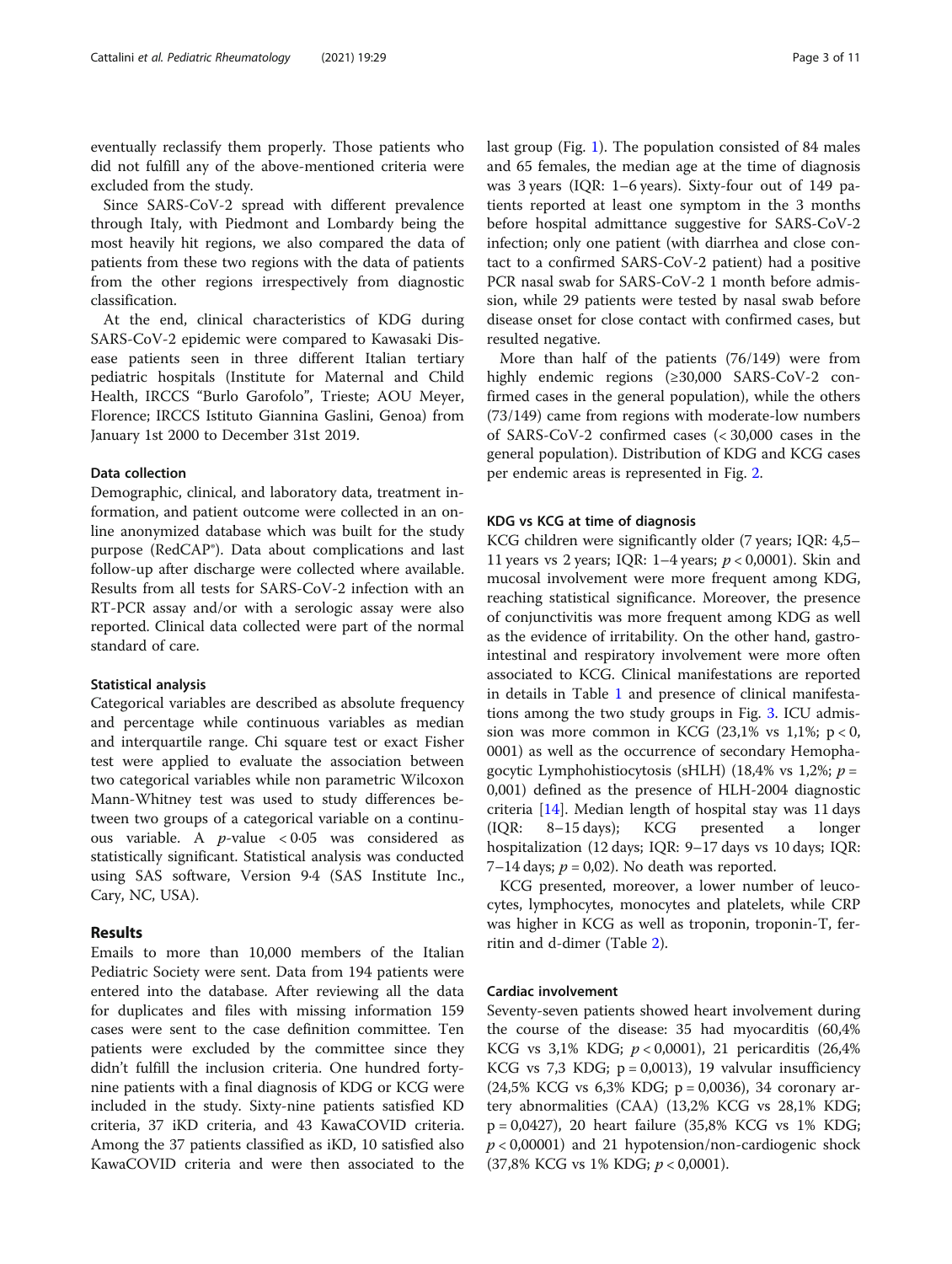<span id="page-3-0"></span>

Data on heart ultrasonography at follow-up was available for 138 patients out of 149. Median time at follow/ up was 39,9 days  $(SD \pm 20,79)$  after discharge. Normal echocardiograms were showed by 77,2% of patients; 15, 4% showed persistent heart ultrasonography abnormalities (15,7% KCG vs 17,2% KDG;  $p = 1$ ); in details, 6 out of 8 (75%) KCG still presented persistent mild heart failure and 2 out of 8 (25%) patients still had valvular insufficiency; among KDG, 10 out of 15 (66,7%) children had minimal CAA, 1 patient showed mild pericarditis, 1 patient heart failure and 3 had valvular insufficiency.

## Treatment

One-hundred-twenty-eight patients received intravenous immunoglobulins (IVIG), 69 (53,9%) glucocorticoids (67 out of them received intravenous glucocorticoids), 123 (99,9%) acetylsalicylic acid (ASA), 4 (3,1%)

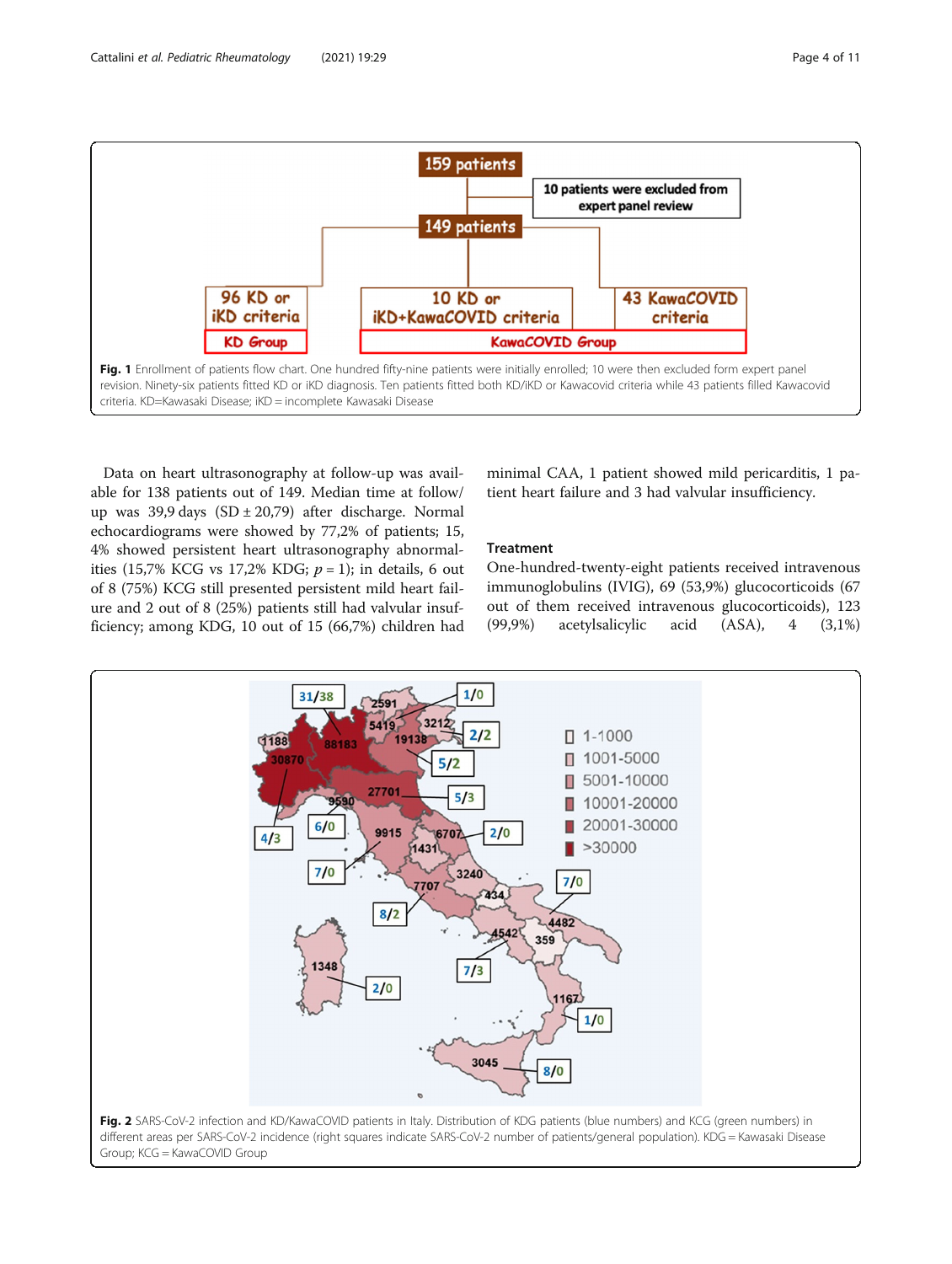<span id="page-4-0"></span>Table 1 Clinical manifestations at disease onset of KawaCOVID Group (KCG) of patients and Kawasaki Disease Group (KDG) of patients

|                                     | KCG ( $n = 53$ ) N (%) | KDG ( $n = 96$ ) N (%) | p value      |
|-------------------------------------|------------------------|------------------------|--------------|
| Skin involvement                    |                        |                        |              |
| Maculo-papular rash                 | 21(40)                 | 59 (62)                | $0 - 001$    |
| Erythema multiforme                 | 4(8)                   | 7(7)                   | $\mathbf{1}$ |
| Scarlatiniform rash                 | 0(0)                   | 8(8)                   | $0 - 05$     |
| Hands and feet erythema/oedema      | 15(28)                 | 38 (40)                | $0 - 17$     |
| Hands and feet desquamation         | 1(2)                   | 6(6)                   | $0 - 42$     |
| Perineal Erythema/Desquamation      | 0(0)                   | 8(8)                   | $0 - 05$     |
| <b>Mucosal involvement</b>          |                        |                        |              |
| Cheilitis                           | 14(26)                 | 46 (48)                | $0 - 01$     |
| Pharyngeal and/or oral erhytema     | 24 (45)                | 49 (51)                | $0 - 50$     |
| Strawberry tongue                   | 4(8)                   | 14(15)                 | $0 - 29$     |
| Ocular involvement                  |                        |                        |              |
| Non Secretive Conjunctivitis        | 27(51)                 | 67(70)                 | $0 - 02$     |
| Neurological involvement            |                        |                        |              |
| Headache                            | 5(9)                   | 3(3)                   | $0 - 13$     |
| Consciousness abnormalities         | 4(8)                   | 1(1)                   | $0 - 05$     |
| Aseptic meningitis                  | 3(6)                   | 1(1)                   | $0 - 13$     |
| Irritability                        | 8(15)                  | 34 (35)                | $0 - 01$     |
| <b>Gastrointestinal involvement</b> |                        |                        |              |
| Diarrhea                            | 28 (53)                | 11(12)                 | < 0.0001     |
| Vomiting                            | 14(26)                 | 8(8)                   | $0 - 003$    |
| Abdominal pain                      | 17(32)                 | 10(10)                 | $0 - 001$    |
| Gallbladder hydrops                 | 2(4)                   | 3(3)                   | $\mathbf{1}$ |
| Respiratory involvement             |                        |                        |              |
| Dyspnea                             | 8(15)                  | 1(1)                   | $0 - 001$    |
| Tachypnea                           | 12(23)                 | 4(4)                   | $0 - 001$    |
| Cough                               | 3(6)                   | 10(10)                 | $0 - 38$     |
| Rhinitis                            | 0(0)                   | 5(5)                   | $0 - 16$     |
| Lobar pneumonia                     | 3(6)                   | 2(2)                   | $0 - 35$     |
| Interstitial pneumonia              | 20(37)                 | 17(18)                 | $0 - 01$     |
| O2 supplementation                  | 14 (28)                | 2(2)                   | < 0.0001     |
| Ventilation                         | 6(12)                  | 0(0)                   | $0 - 003$    |
| Osteoarticular involvement          |                        |                        |              |
| Arthritis and/or arthralgia         | 6(11)                  | 13(14)                 | $0 - 7$      |

hydroxychloroquine, 9 (7%) patients anakinra and 1 (0, 8%) tocilizumab, 6 (4,7%) anti-viral agents, 93 (72,7%) antibiotics, 16 (12,5%) vasoactive agents and 27 (21,1%) heparins. At time of diagnosis IVIG and ASA were used more frequently in KDG (81,3% vs 66%;  $p = 0.04$  and 71, 9% vs  $43,4\%$ ;  $p = 0,001$  respectively) while glucocorticoids were more often used in patients with KCG (56,6% vs 14,6%;  $p < 0,0001$ ). Three patients with KCG received anti-IL1 treatment (anakinra) and 1 patient hydroxychloroquine. Antiviral treatment was used only in three

patients (2 in the KCG and 1 in KDG), while antibiotics, vasoactive drugs and heparin were used more frequently in KCG (73,6% vs 35,4%, p < 0,0001; 20,8% vs 0,0%; p < 0, 0001 and 28,3% vs 1,0%; p < 0,0001 respectively).

Among KCG the use of IVIG alone, glucocorticoids alone or combined with IVIG at the time of diagnosis was not associated with a higher incidence of clinical worsening (Additional file [1](#page-9-0)) and/or presence of cardiac involvement at follow-up (16/106 vs  $8/34$ ;  $p = 0,1$ ).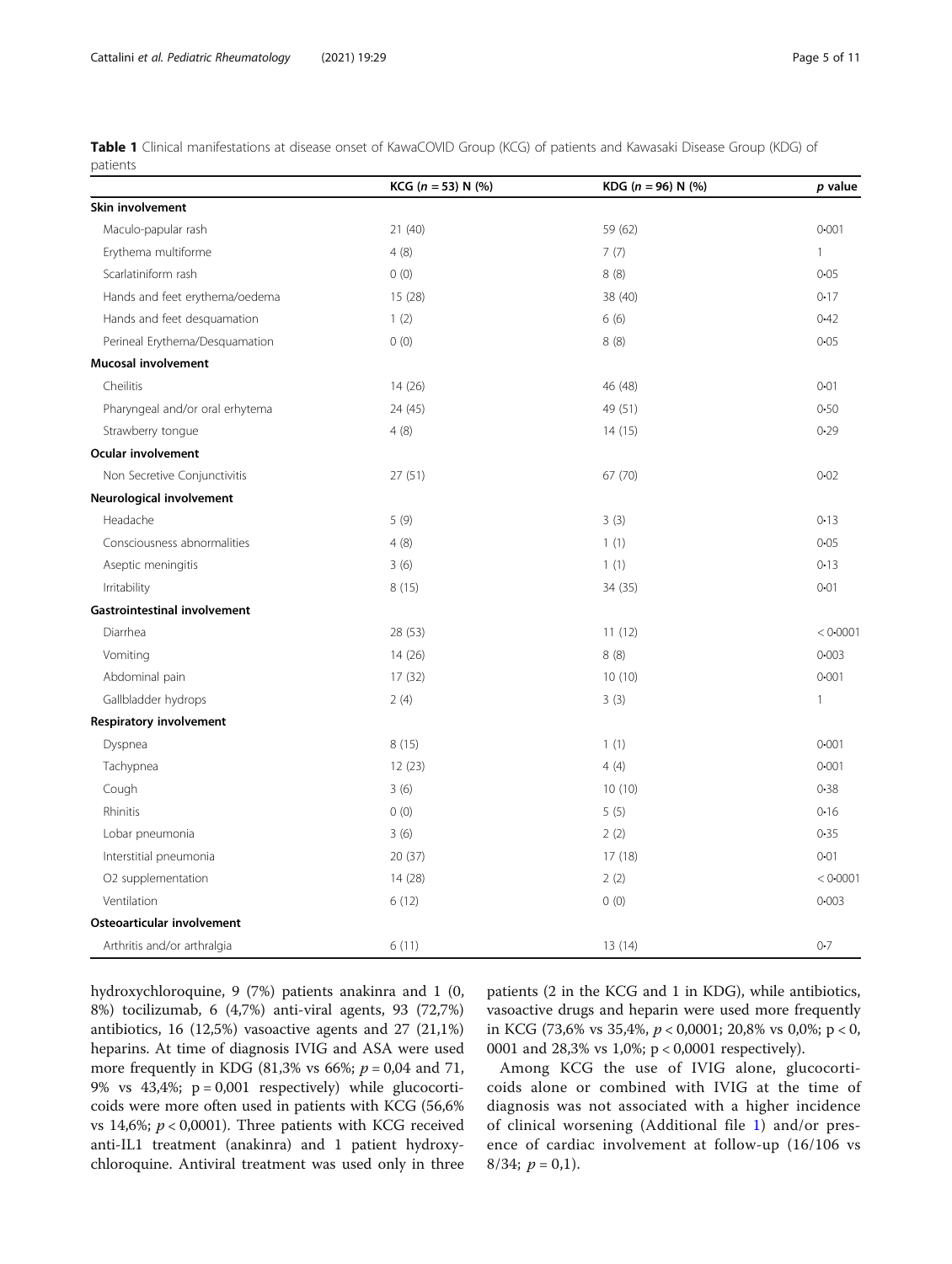

<span id="page-5-0"></span>

## Relationship between SARS-CoV-2 infection and **KawaCOVID**

One-hundred-thirty-six patients out of 149 were tested for SARS-CoV-2 with RT-PCR assay and/or with serologic assay. Fifty-four patients resulted positive (14 only for RT-PCR, 31 only for serologic assay and 9 for both). The positive assays for SARS-CoV-2 were higher in KCG (75,5% vs 20%;  $p < 0.0001$ ).

We compared the data of patients from two regions with higher SARS-CoV-2 infection (Piedmont and Lombardy) (76 patients) (Group A) with the data of patients from the other regions (73 patients) (Group B). Group A patients presented more often with diarrhea (36,8% vs 15,1%;  $p = 0.003$ ), myocarditis (29,0% vs 9,6%;  $p = 0.003$ ), pericarditis (15,8% vs 2,7%;  $p = 0.01$ ) and hypotension/ non-cardiogenic shock  $(17,1\% \text{ vs } 2,7\%; \text{ p} = 0,01)$ . Again, Group A patients were confirmed to be significantly older (4 years; IQR: 2–8 years vs 2,5 years; IQR: 1–4 years;  $p = 0.004$ ). Laboratory test showed lower WBC (11,700/mm3; IQR: 7960–16,900/mm3 vs 16,250/mm3; IQR: 11180–19,810/mm3; p = 0,03), lymphocytes (1390/ mm3; IQR: 790–2570/mm3 vs 2562,5/mm3; IQR: 1515– 4255/mm3; p = 0,0003) and platelets (225,000/mm3; IQR: 148000–389,000/mm3 vs 361,000/mm3; IQR: 244000–471,000/mm3;  $p = 0.01$ ) in group A. Patients from group A also had higher levels of CRP (195 mg/L; IQR: 82,2–266,7 mg/L vs 96,6 mg/L; IQR: 40,6–197,9 mg/L;  $p = 0.003$ ), and higher levels of ferritin  $(449 \text{ ng})$ mL; IQR: 227–745 ng/mL vs 218 ng/mL; IQR: 145–458 ng/mL;  $p = 0.02$ ).

While the KDG cases were spread during the study period, the KCG cases were mainly concentrated towards the end of the observation period with about 1 month of delay compared to the peak of the SARS-CoV-2 epidemic (Fig. [4\)](#page-7-0).

## Kawasaki disease during SARS-CoV-2 epidemic

Clinical characteristics of KDG during SARS-CoV-2 epidemic (KDG-CoV2) were compared to 598 Kawasaki Disease patients (KDG-Historical) seen in three different Italian tertiary pediatric hospitals (Institute for Maternal and Child Health, IRCCS "Burlo Garofolo", Trieste; AOU Meyer, Florence; IRCCS Istituto Giannina Gaslini, Genoa) from January 1st 2000 to December 31st 2019.

No difference was found in age at time of diagnosis, Female/Male ratio, classical/incomplete Kawasaki Disease and clinical manifestations (conjunctivitis, lymphoadenopathy, cheilitis, skin rash, extremities changes,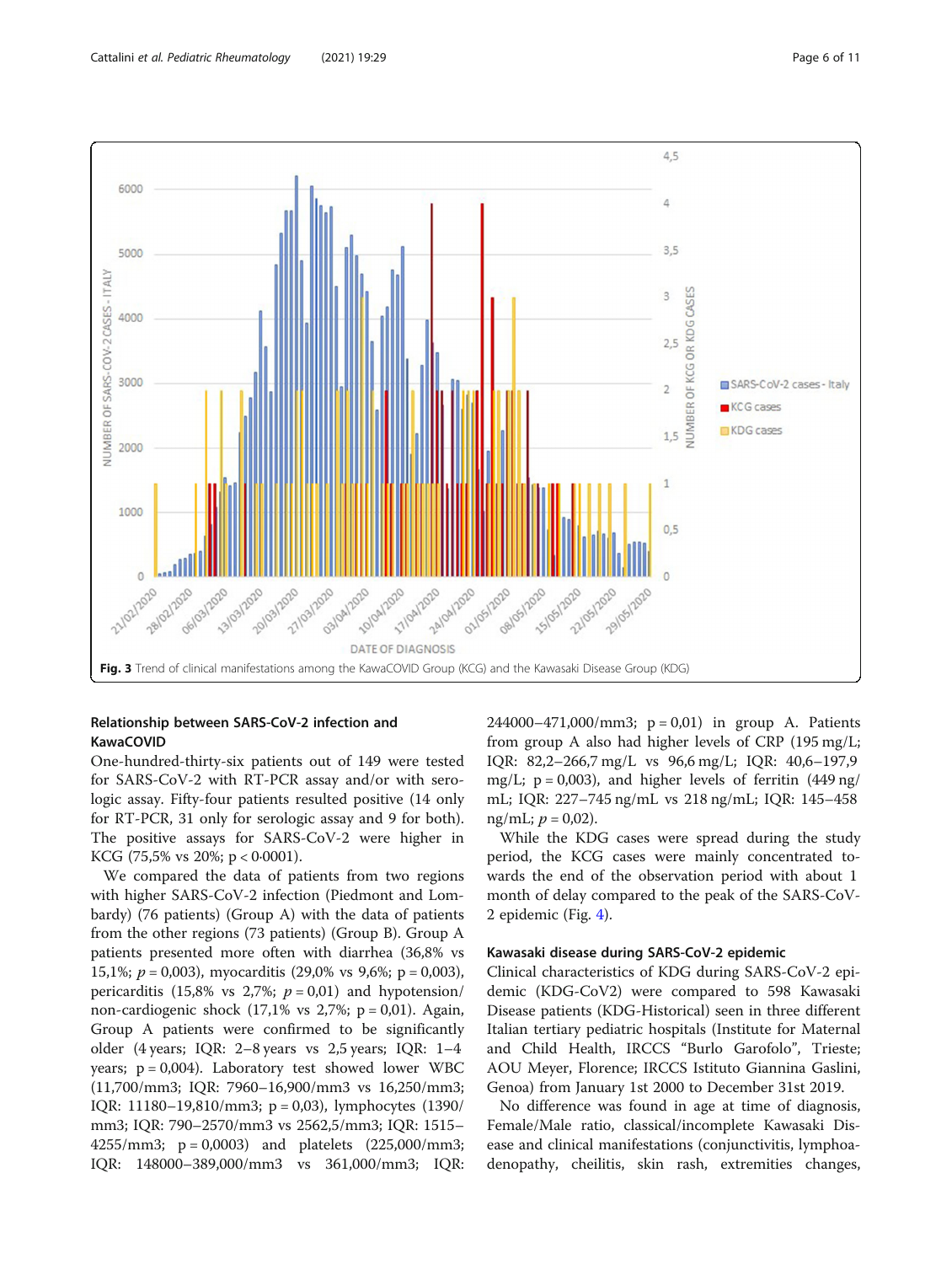## <span id="page-6-0"></span>**Table 2** Laboratory data at disease onset of KawaCOVID Group (KCG) and Kawasaki Disease Group (KDG)

|                       | $KCG (n = 53)$<br>Median (IQR) | $KDG(n=96)$<br>Median (IQR) | p value      |
|-----------------------|--------------------------------|-----------------------------|--------------|
| Leucocytes (n/mmc)    | 11,500 (7310-15,830)           | 15,730 (11180-19,810)       | $0 - 003$    |
| Neutrophils (n/mmc)   | 9156 (6480-14,230)             | 10,617 (6000-14,780)        | $0 - 5$      |
| Lymphocytes (n/mmc)   | 940 (630-1570)                 | 2790 (1680-4340)            | < 0001       |
| Monocytes (n°/mmc)    | 320 (160-530)                  | 960 (540-1390)              | < 0001       |
| Hemoglobin (g/dL)     | $11,0(10,1-11,8)$              | $10,8(10,0-11,7)$           | $0 - 31$     |
| Platelets (n/mmc)     | 186,000 (132000-292,000)       | 402,500 (242000-523,000)    | < 0001       |
| ALT (U/L)             | $27(18-63)$                    | $29(18-81)$                 | $\mathbf{1}$ |
| AST (U/L)             | $36(20-65)$                    | $30(21-50)$                 | 0.56         |
| GGT (U/L)             | $31(16-67)$                    | 28 (13-59)                  | 0.59         |
| CRP (mg/L)            | 242 (138,5-300,5)              | 96,6 (40,6-195)             | < 0001       |
| IgA (mg/dL)           | 134,5 (98-150)                 | 83 (48,5-160,5)             | $0 - 17$     |
| IgG (mg/dL)           | 857 (655-857)                  | 821 (600-1.106)             | $0 - 89$     |
| IgM (mg/dL)           | $90(75 - 116)$                 | 98,5 (90-152,5)             | $0 - 31$     |
| Total protein (g/dL)  | $6(5,2-6,7)$                   | $6,6$ $(5,9-7,1)$           | $0 - 03$     |
| Albumin (g/dL)        | $2,9(2,6-3,5)$                 | $3,4(2,8-3,7)$              | $0 - 05$     |
| CPK (U/L)             | 57 (32-136)                    | $52(33-117)$                | 0.55         |
| Troponin-T (ng/L)     | 82,5 (20-126)                  | $3,5(3-4)$                  | $0 - 002$    |
| Fibrinogen (mg/dL)    | 643 (515-740)                  | 570,5 (468-714)             | 0.14         |
| aPTT (ratio)          | $1,2(1,0-1,3)$                 | $1,1(1,0-1,2)$              | $0 - 12$     |
| $C3$ (mg/dL)          | 139,5 (138-141)                | 138 (121-196)               | $0 - 89$     |
| $C4$ (mg/dL)          | $27,5(22-33)$                  | $36(24 - 46)$               | $0 - 89$     |
| Ferritin (ng/mL)      | 563,8 (250-1.068)              | 227 (147-449)               | $0 - 0004$   |
| D-dimer (ng/mL)       | 2514 (1.380-3.890)             | 1740 (730-2.530)            | $0 - 03$     |
| NT-BNP (pg/mL)        | 927 (701-1.734)                | 347 (81-350)                | $0 - 08$     |
| ESR (mm/hr)           | $59(36-81)$                    | 66,5 (49,5-98)              | $0 - 18$     |
| aPTT (sec)            | 31,7 (30,9-32,4)               | $26,9(23-30)$               | 0.16         |
| PT (sec)              | 14,3 (13,2-15,2)               | 75,5 (55-88)                | $0 - 08$     |
| Troponin (ng/L)       | 168 (80-672)                   | $4(3-24)$                   | $0 - 001$    |
| Triglycerides (mg/dL) | 217,5 (137–261)                | 144,5 (122–196)             | $0 - 04$     |

sterile pyuria, gastrointestinal involvement, respiratory symptoms, musculoskeletal symptoms, neurological symptoms, prevalence of CAA, myocarditis, pericarditis, and valvular insufficiency) between KDG and KD-Historical group respectively. No difference was also found in laboratory data available (Additional files [2](#page-9-0) and [3\)](#page-9-0). KDG patients from highly endemic areas (Piedmont and Lombardy) were compared to those of medium-low endemic areas. No significant statistical difference was found in clinical manifestations and laboratory data between the two groups (Additional files [4](#page-9-0) and [5\)](#page-9-0).

## **Discussion**

The occurrence of a severe pediatric inflammatory disease, with some characteristics of KD, has been described since late march, in areas with high SARS-CoV- 2 incidence [[5,](#page-10-0) [7,](#page-10-0) [9,](#page-10-0) [15](#page-10-0)–[18\]](#page-10-0). Whether this is a particularly aggressive form of KD triggered by SARS-CoV-2 or a completely different entity is still a matter of debate.

Although some case series have already been reported [[15](#page-10-0)–[18](#page-10-0)], our national survey was aimed to collect all patients affected by KD and KD-like inflammatory symptoms during SARS-CoV-2 epidemic.

Notably, after the first cases of SARS-CoV-2 in the northern Italy regions, the lock-down policy reduced the spread of the infection through other regions.

We confirmed some clinical evidence already reported in the literature; KCG patients are older at disease onset and present more frequently gastrointestinal and respiratory symptoms [[3](#page-10-0)], while the classic mucocutaneous symptoms of KD were less common. Children in the KCG also showed higher markers of inflammation, with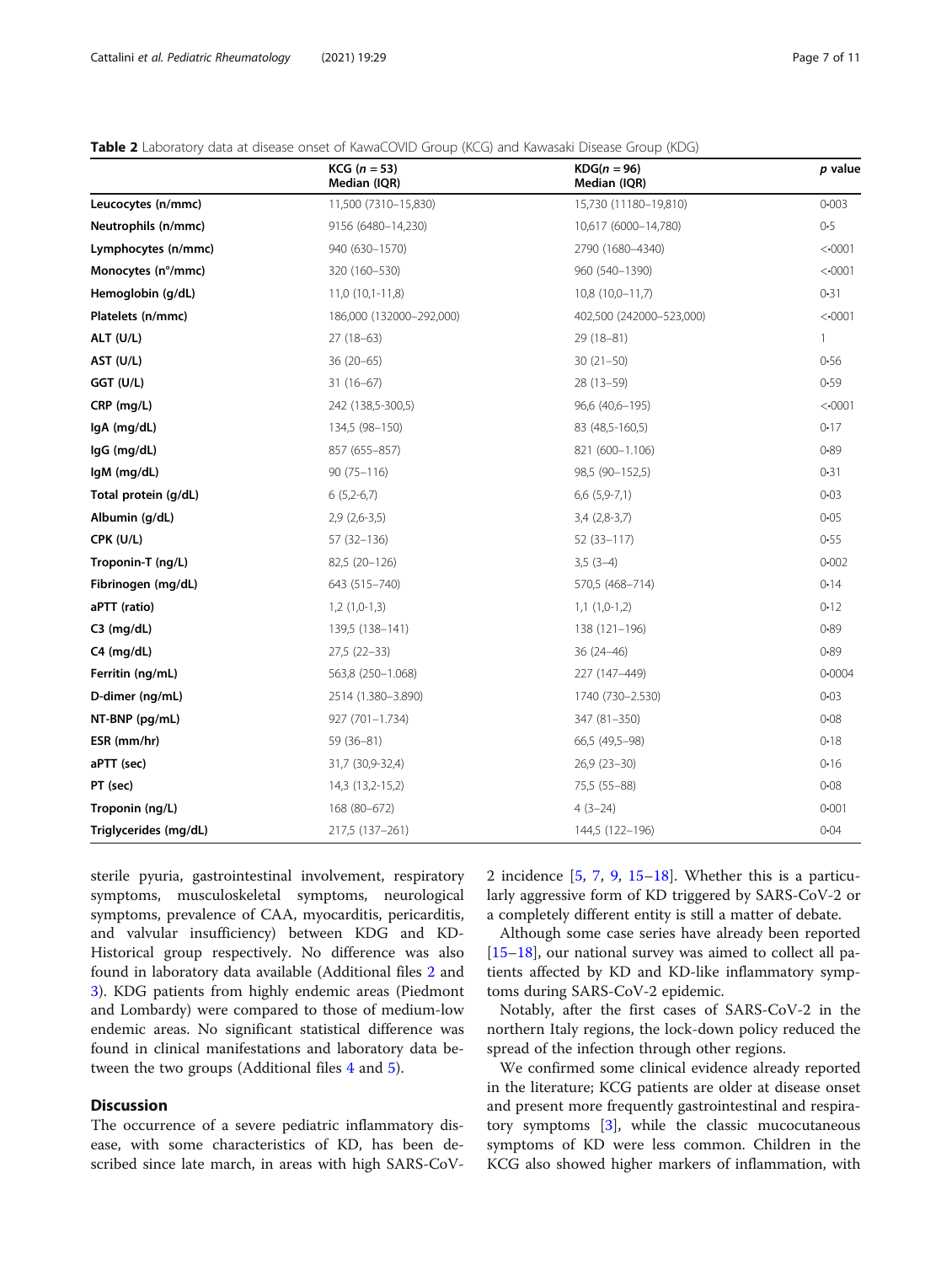<span id="page-7-0"></span>

lower WBC, and platelets [[7,](#page-10-0) [8](#page-10-0)]. Indeed, lymphopenia is very common in patients with SARS-CoV-2. Accordingly, patients from the KCG were at higher risk of developing sHLH which is indeed rarely described in children with KD [[19\]](#page-10-0).

Other authors compared patients with PIMS-TS or analogs with a historic cohort of KD patients obtaining similar results [\[7](#page-10-0), [9,](#page-10-0) [16\]](#page-10-0); the importance of our observation relies on the fact that out KDG was recruited during the same period of KCG with a controlled patients selection.

Patients of the KCG did also require longer time in the hospital and needed more frequently ICU admittance, for the occurrence of shock, need of vasoactive agents, and invasive ventilation. In the UK, it has been recently reported a higher incidence of ICU admittance of patients with unexplained inflammatory conditions suggestive of PIMS-TS where 2 out of 78 children died [[20\]](#page-10-0). No death was reported in our cohort. Although we did not find any significant correlation between initial treatment and outcome at the end of follow-up, it is important to underline that the use of glucocorticoids was more frequently reported among the KCG and that all patients among KCG received glucocorticoids, IVIG or both within 24 h since admission. This is to confirm that maybe a more aggressive treatment at the time of admission might prevent clinical complications or even death. We would suggest, in absence of stronger clinical evidence, that early treatment with both IVIG (2 g/kg/day) and glucocorticoids (methylprednisone 2 mg/kg/day) is indicated in KawaCOVID patients; in our experience treatment with parenteral anakinra (from 2 mg/kg/day to 10 mg/kg/day) is indicated in those patients with rapid clinical worsening or if clinical improvement is not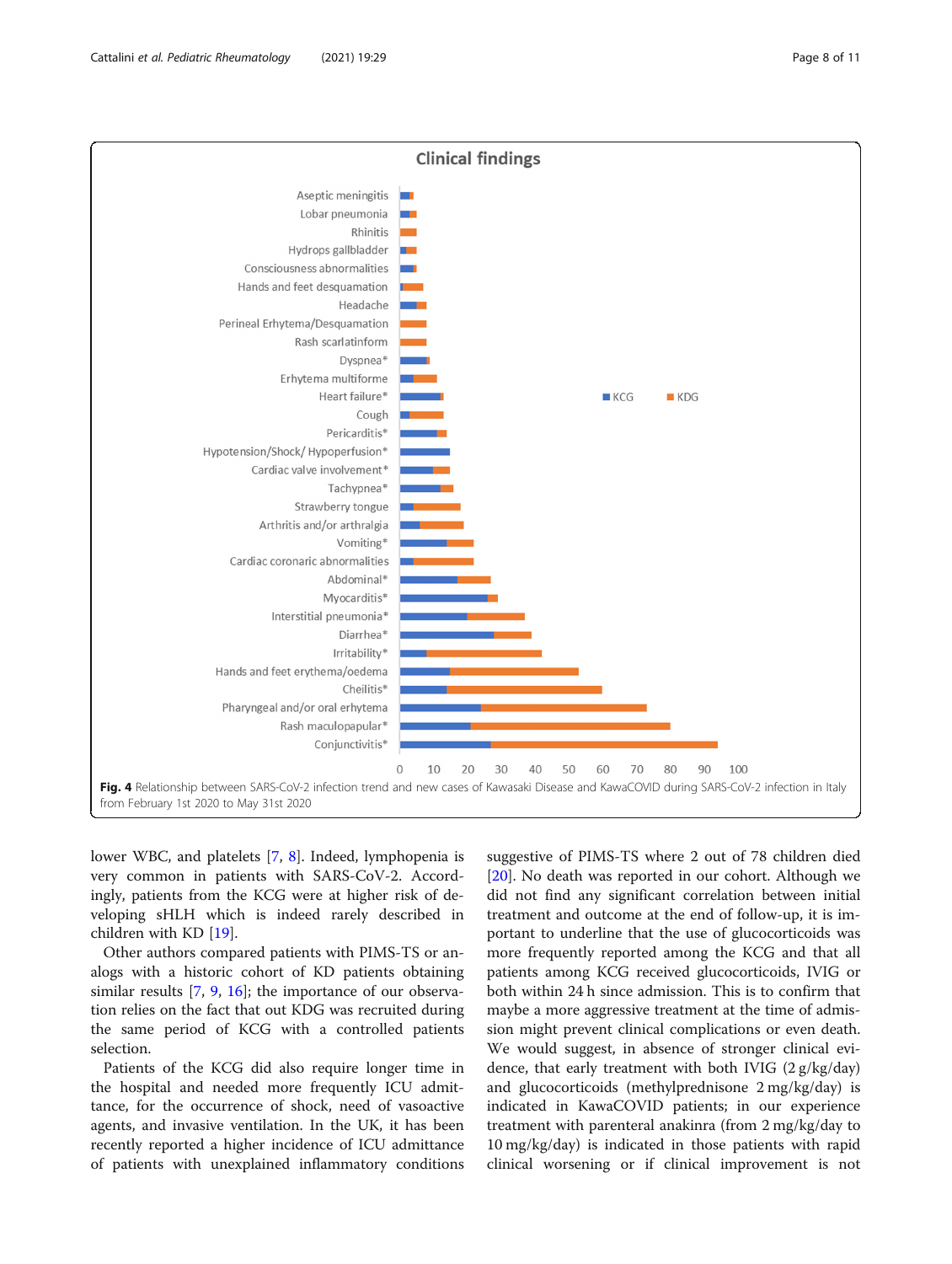reached within 48 h since starting IVIG and corticosteroids. Our hypothesis seems to be confirmed from Navallo-Millan et al., suggesting that anakinra could be beneficial in COVID-19 adult patients with evidence of cytokine storm syndrome when initiated early after the onset of Acute Hypoxic Respiratory Failure [\[21\]](#page-10-0).

Heart involvement is peculiar to both KDG and KCG [[6,](#page-10-0) [22\]](#page-10-0). The major complication in KDG patients was the occurrence of CAA while KCG patients were at higher risk to develop myocarditis with heart insufficiency and related manifestations, such as valvular insufficiency. One of the main unanswered questions on PIMS-TS/MIS-C is if patients with this disease are at risk of developing CAA in the follow/up, as described for KD. For the first time we were able to provide shortterm follow-up data on our KCG patients, showing that a minority of patients had minor complications, sequelae of the acute myocarditis, while the 3 KCG patients that developed CAA during hospital stay (aneurysms in 2 patients, dilation in 1), had resolution of the coronary involvement at follow-up. This was in contrast with data from the KDG, where 10/15 patients still presented at follow/up with CAA.

Although PIMS-TS and analogs are considered a complication of SARS-CoV-2 infection, the results from nasal swabs PCR and serologies are usually variable [\[14,](#page-10-0) [23](#page-10-0)]. Data on SARS-CoV-2 exposure were present in 136/149 patients from our cohort. Evidence of SARS-CoV-2 infection, with limit related to the availability of the text at time of the study, was more frequent in patients from the KCG. As already mentioned, SARS-CoV-2 spread with different incidence through Italy. When comparing patients from high endemic regions vs patients from low endemic ones, results were very similar to the analysis of KCG vs KDG, confirming the hypothesis that KawaCOVID is strictly related to SARS-CoV-2 infection.

Similar to other reports, there was a 4-weeks delay in our population between the number of patients with COVID-19 in the general population and the peak of KawaCOVID [\[9](#page-10-0)]. Very interestingly, while the number of KawaCOVID cases in the observation period showed the pattern already described, the number of KD was constant throughout the same period. KD incidence is estimated as 5,7 per 100,000 children 0–14 y/o in Italy [[24\]](#page-10-0). Considering only KD diagnosis, the estimated incidence in our study was 3,99 per 100,000 children < 14y/ o,  $5,48/100000$  children < 14 y/o considering only patients from highly endemic regions (Piedmont and Lombardy). Notably, since participation in our registry was voluntary, cases may have been under-reported.

Since some of our patients with KD had evidence of SARS-CoV-2 infection, we compared patients from KDG with a historic cohort of Italian KD patients to better define if SARS-CoV-2 could be a trigger of KD and determine a specific pattern of disease. There was no difference in clinical or laboratory characteristics and outcome between the two populations, suggesting that, if SARS-CoV-2 could trigger KD, it does not determine specific disease features.

There is still a debate whether KawaCOVID may be considered a separate clinical entity or a more severe form of KD [[25](#page-10-0)], specifically triggered by SARS-CoV-2. The stronger evidence suggesting that PIMS-TS is an severe manifestation of Kawasaki Disease comes from the remarkable overlapping of many clinical features, mainly the mucocutaneous manifestations and the possible formation of coronary artery aneurysms. This overlapping is even more obvious when considering a rare subtype of KD, described by Kanegaye et al [\[26](#page-10-0)] and called Kawasaki Shock Syndrome (KSS), whose main feature is the occurrence of shock. Another important point towards this hypothesis is the good treatment response to systemic glucocorticoids and IVIG [[27\]](#page-10-0).

On the other hand, previous data suggested that patients with PIMS-TS have some peculiar characteristics when compared to classic KD patients or even KSS [\[7](#page-10-0), [9\]](#page-10-0). We suggest that SARS-CoV-2 might determine two types of inflammatory diseases in children: the first manifestation is the classic KD, that could be triggered by the coronavirus, as already suggested  $[28]$  $[28]$  $[28]$ . According to our results, the occurrence of this SARS-CoV-2-triggered KD is rare and does not impact significantly on the annual incidence of the disease. The second manifestation related to SARS-CoV-2 exposure during childhood is the multisystem inflammatory syndrome, which affects older children and presents mainly with myocarditis, gastrointestinal symptoms, and the occurrence of shock. Since it appears this latter disease is distinct from KD we recognize the term KawaCOVID could be misleading and both PIMS-TS or MIS-C seem more appropriate. Age at SARS-CoV-2 infection, previous coronaviruses exposure [\[22](#page-10-0)], host immunity, and predisposing genetics might have a role in determining which patients would develop a SARS-CoV-2 related disease.

Even though PIMS-TS/MIS-C is a severe disease, the majority of patients respond to treatments, with few complications and a good outcome. As prospective data on larger series are not available, our experience suggests a prompt treatment with glucocorticoids and IVIG. The use of anakinra is also to take into account if clinical worsening is present or in case of a lack of clinical response. Ongoing studies on the treatment of inflammatory conditions related to SARS-CoV-2 might help to define the best options for PIMS-TS patients [[29\]](#page-10-0).

## Conclusions

Our study suggests that SARS-CoV-2 infection is the causative agent of PIMS-TS in children. Older age at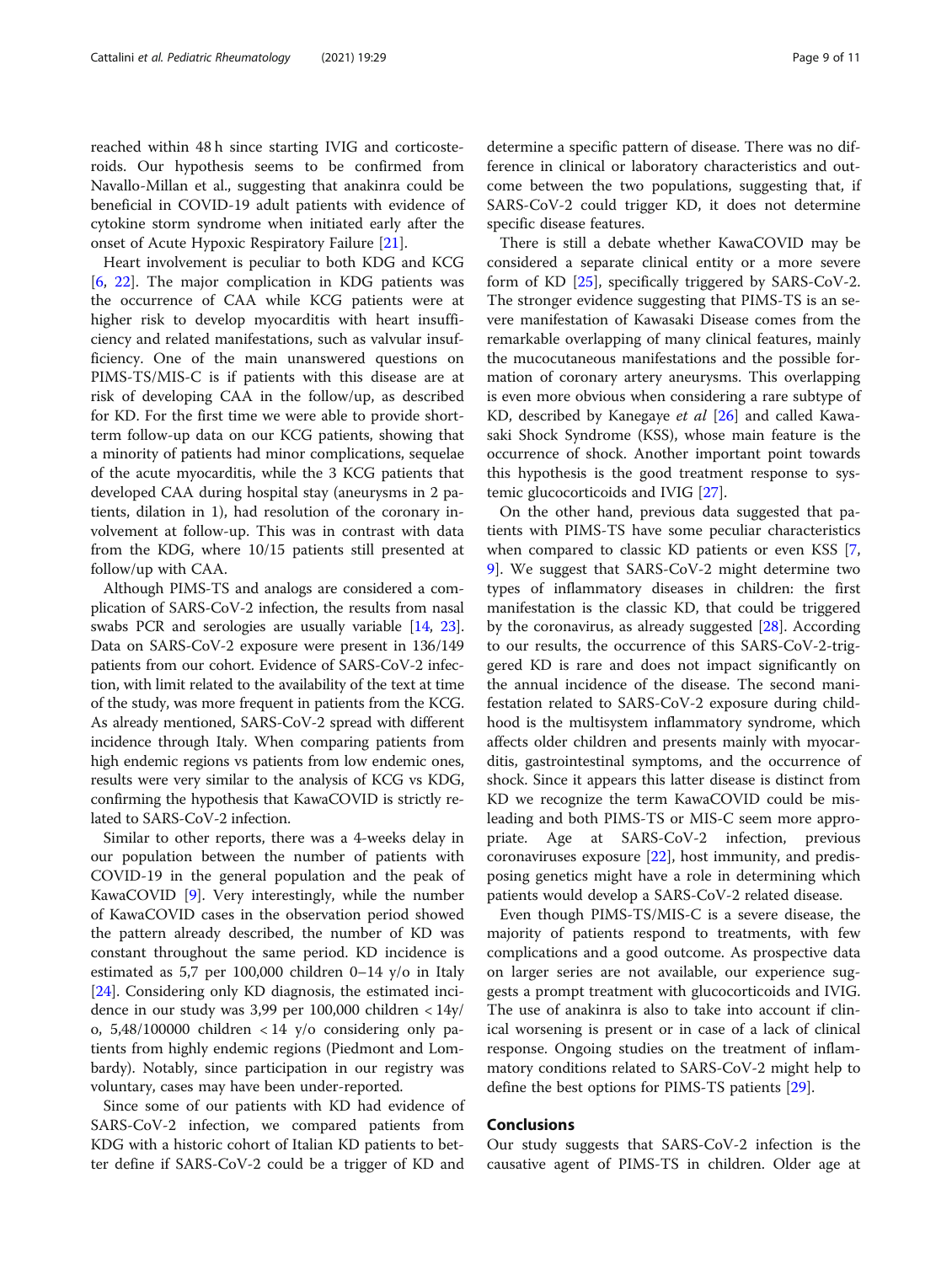<span id="page-9-0"></span>onset and clinical peculiarities like the occurrence of myocarditis characterize this multi-inflammatory syndrome which share specific clinical manifestations with KD. Our patients had an excellent response to treatment and a good outcome, with few complications and no deaths.

### Abbreviations

ASA: Acetylsalicylic acid; CAA: Coronary artery abnormalities; CRP: C-Reactive Protein; iKD: Incomplete Kawasaki Disease; IVIG: Intravenous immunoglobulins; MIS-C: Multisystem Inflammatory Syndrome associated with Coronavirus Disease; KCG: KawaCovid Group; KDG: Kawasaki Disease Group; PIMS-TS: Pediatric Inflammatory Multisystem Syndrome-temporally associated to SARS-CoV-2 infection; RT-PCR: Real Time-Polimerase Chain Reaction; sHLH: Secondary Hemophagocytic Lymphohistiocytosis; TSS: Toxic Shock Syndrome

## Supplementary Information

The online version contains supplementary material available at [https://doi.](https://doi.org/10.1186/s12969-021-00511-7) [org/10.1186/s12969-021-00511-7.](https://doi.org/10.1186/s12969-021-00511-7)

#### Additional file 1: Appendix 1.

Additional file 2: Appendix 2. Clinical comparison between Kawasaki Disease patients seen during SARS-CoV-2 epidemic and a Historical Cohort of Kawasaki Disease Patients.

Additional file 3: Appendix 3. Laboratory comparison between Kawasaki Disease patients seen during SARS-CoV-2 epidemic and a Historical Cohort of Kawasaki Disease Patients.

Additional file 4: Appendix 4. Clinical comparison between Kawasaki Disease patients seen during SARS-CoV-2 in high epidemic regions (Piedmont and Lombardy) and Kawasaki Disease Patients in low epidemic regions.

Additional file 5: Appendix 5. Comparison of laboratory tests between Kawasaki Disease patients seen during SARS-CoV-2 in high epidemic regions (Piedmont and Lombardy) and Kawasaki Disease Patients in low epidemic regions.

#### Acknowledgments

Collaborating Authors' names of the Rheumatology Study Group of the Italian Pediatric Society

Paolo Adamoli: Dipartimento Materno Infantile, Ospedale Moriggia Pelascini – Gravedona, Como.

Maria Concetta Alberelli: UOC Pediatria, Marche-Nord; Clotilde Alizzi: Department of Health Promotion Sciences Maternal and Infantile Care, Internal Medicine and Medical Specialities "G. D'Alessandro", University of Palermo, Palermo, Italy; Patrizia Barone: Unità Operativa Complessa di Broncopneumologia Pediatrica AOU "Policlinico - Vittorio Emanuele Via Santa Sofia 78 Catania; Lucia Augusta Baselli: Pediatric Intermediate Care Unit, Fondazione IRCC S Ca' Granda Ospedale Maggiore Policlinico, Milan, Italy; Veronica Bennato: U.O. Pediatria, Ospedale A, Manzoni, Lecco; Francesca Biscaro: UOC Pediatria, Ospedale Ca' Foncello, Treviso; Grazia Bossi: UOC Pediatria, Fondazione IRCCS Policlinico San Matteo, Pavia, Italy; Andrea Campana: Bambino Gesù Children's Hospital, Rome, Italy; Maurizio Carone: UO Malattie Infettive; Ospedale Pediatrico 'Giovanni XXIII', Bari, Italy; Adele Civino: U.O.C. Pediatria P.O. Vito Fazzi, Lecce; Giovanni Conti: Nefrologia e Reumatologia Pediatrica con Dialisi, Azienda Ospedaliero-Universitario "G. Martino", Messina; Eleonora Dei Rossi: University of Trieste, Trieste, Italy; Emanuela Del Giudice: Department of Maternal Infantile and Urological Sciences, Sapeinza University of Rome, Polo Pontini, Rome, Italy; Alice Dell'Anna: U.O.C. Pediatria P.O. Vito Fazzi Lecce; Maia De Luca: Bambino Gesù Children's Hospital, Rome, Italy, Piazza S. Onofrio n. 4, 00165, Rome, Italy; Enrico Felici: Pediatric and Pediatric Emergency Unit, The Children Hospital, AO SS Antonio e Biago e C. Arrigo, Alessandria, Italy; Giovanni Filocamo: Fondazione IRCCS Cà Granda, Ospedale Maggiore Policlinico, Milano; Ilenia Floretta: Pediatria, Ospedale Santa Chiara, Trento, Italy; Maria Loreta Foschini: SC Pediatria, PO SAN MICHELE AOBrotzu, Cagliari, Italy; Marcello Lanari: Department of Pediatrics, University of Bologna, IRCCS

S. Orsola-Malpighi Hospital, Bologna, Italy; Bianca Lattanzi: SOD Pediatria, Ospedali Riuniti, Ancona, Italy; Alessandra Lazzerotti: Clinica Pediatrica; Università Milano Bicocca; Fondazione MBBM - onlus c/o Ospedale San Gerardo, Monza, Italy; Francesco Licciardi: Department of Pediatrics and Public Health, University of Turin, Turin, Italy; Alessandra Manerba: Child Cardiology, ASST Spedali Civili di Brescia and University of Brescia, Brescia, Italy; Savina Mannarino: Division of Cardiology, Children's Hospital V Buzzi, ASST FBF Sacco, Milan, Italy; Achille Marino: Department of Pediatrics, Desio Hospital, ASST Monza, Desio, Italy; Agostina Marolda: Pediatrics and Neonatology Dipartment, ASST Ovest Milanese, "G. Fornaroli" Hospital, Magenta, Milan; Laura Martelli: Paediatric Department, Hospital Papa Giovanni XXIII, Bergamo, Italy; Giorgia Martini; Department of Woman's and Child's Health, University of Padova, Padua, Italy; Angela Mauro: Department of Paediatrics, Emergency Department, Santobono-Pausilipon Children's Hospital, Naples, Italy.

Maria Vincenza Mastrolia: Pediatric Rheumatology Unit, AOU Meyer, University of Florence, Florence, Italy.

Angelo Mazza: Paediatric Department, Hospital Papa Giovanni XXIII, Bergamo, Italy; Angela Miniaci: Clinica Pediatrica, Reumatologia, Azienda Ospedaliero-Universitaria di Bologna, IRCCS S. Orsola-Malpighi Hospital, Bologna, Italy; Francesca Minoia: Fondazione IRCCS Cà Granda, Ospedale Maggiore Policlinico, Milano; Alma Olivieri: Dipartimento della donna, del bambino e di chirurgia generale e specialistica, Università della Campania, "L Vanvitelli, Napoli; Guido Pennoni: Dipartimento Materno-Infantile; Gubbio-Gualdo Tadino, Italy; Rossana Pignataro: UOC Pediatria e Neonatologia, ASST Lodi, Lodi; Francesca Ricci, Clinica Pediatrica, ASST Spedali Civili di Brescia e Università degli Studi di Brescia, Brescia, Italy; Donato Rigante: Department of Pediatrics, Univarsità Cattolica Sacro Cuore, Rome, Italy; Matilde Rossi: UOC di Pediatrai e Neonatologia, Ospedale di Macerata, Macerata; Claudia Santagati: Dipartimento di Pediatria, Ospedale di Rovigo, Rovigo; Martina Soliani: Pediatria ASST Cremona, Italy; Silvia Sonego: University of Trieste, Trieste, Italy; Domenico Sperlì: UOC di Pediatria, S.O. "Annunziata" - A.O. di Cosenza; Sara Stucchi: Maternal and Child Health, Division of Paediatrics, ASST Grande Ospedale Metropolitano Niguarda, Milano, Italy; Barbara Teruzzi: Maternal and Child Health, Division of Paediatrics, ASST Grande Ospedale Metropolitano Niguarda, Milano, Italy; Elpidio Tierno: UOC di Pediatria, Dipartimento della Salute della Donna e del Bambin, AORN "Sant'Anna e San Sebastiano"- Caserta; Tatiana Utytatnikova: Dipartimento Materno-Infantile, Pediatria, ASST Bergamo-EST, Seriate, Bergamo; Piero Valentini; Department of Pediatrics, Univarsità Cattolica Sacro Cuore, Rome, Italy; Gianluca Vergine; UOC Pediatria Rimini, Ospedale Infermi, ASL Romagna, Rimini, Italy.

#### Authors' contributions

MC, SDP, FZ, CB LV, AM, RS, RC GZ and MF conceptualized, designed the study and drafted the initial manuscript. MG, AT, DM, AM, AC, RD, CM, FL and AM designed the data collection instruments, collected data and performed the statistical analysis. AT, MC, GS, AV, RC and AR conceived of the study, and participated in its design and coordination and helped to draft the manuscript. All authors read and approved the final manuscript.

#### Funding

There no funding to declare.

#### Availability of data and materials

The datasets used and/or analysed during the current study are available from the corresponding author on reasonable request.

#### Declarations

#### Ethics approval and consent to participate

Institutional Review Board approval and consent to participate was achieved (IRCCS Burlo Garofolo-03/2020).

#### Consent for publication

Not applicable.

#### Competing interests

AR has received grant support and/or speaking or consultant fees from AbbVie, Angelini, Bristol-Myers Squibb, Novartis, Pfizer, Reckitt-Benkiser, Roche and Johnson & Johnson; MC, SDP, FZ, CB, LV, AM, RS, RC, GZ, MF, DM, AM, AC, RMD, MCM, FLT, AM, GS, AV, RC and AT do not have any conflict of interest to declare.